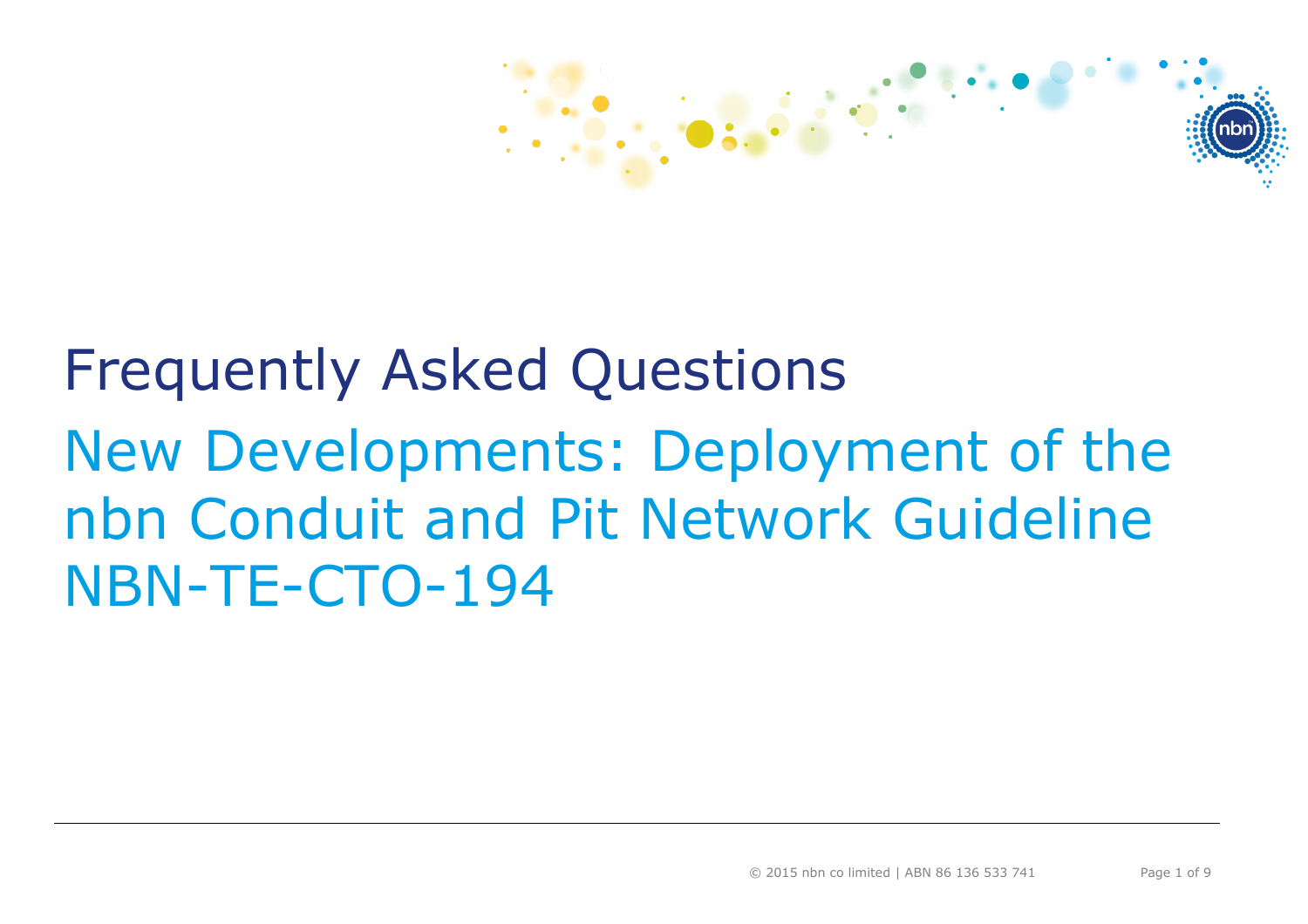

## Disclaimer

This FAQ should be read in conjunction with the latest release of NBN-TE-CTO-194 v6. If you have any further questions please contact your Deployment Specialist by emailing [developerliaison@nbnco.com.au.](mailto:developerliaison@nbnco.com.au)

**nbn** has prepared this document as a guideline to the installation of pit and conduit infrastructure in new developments (also known as Greenfields developments). You should also refer to all relevant legislation, including the requirements in relation to fibre-ready facilities contained in the *Telecommunications Act 1997.*

**nbn** has no control over new laws. **nbn** cannot and does not make any promises about the contents of new laws and how they will affect you. nbn has used its best efforts to prepare this document to provide you with an indication as to how installation of pit and conduit infrastructure may occur. If new laws are passed, substantial changes may be required to the guidelines and technical details set out in the document.

**nbn** confidential information. This document is provided for information purposes only. The recipient must not use this document other than with the consent of nbn and must make their own inquiries as to the currency, accuracy and completeness of this document and the information contained in it. The contents of this document should not be relied upon as representing nbn's final position on the subject matter of this document, except where stated otherwise. Any views expressed by nbn in this document may change as a consequence of nbn finalising formal technical specifications, or legislative and regulatory developments. This document is intended as an informational guide only. nbn does not warrant that the processes and information outlined in this document comply with all (or any) applicable laws. The recipient must exercise its own judgment as to how best to perform the activities described in this document in a safe way, and so as to meet the requirements of all applicable laws.

This document is accurate as at 24<sup>th</sup> September 2015.

Copyright © 2015 NBN Co Limited. All rights reserved. Not for general distribution.

## **Copyright**

This document is subject to copyright and must not be used except as permitted below or under the Copyright Act 1968 (Cth). You must not reproduce or publish this document in whole or in part for commercial gain without the prior written consent of NBN Co. You may reproduce and publish this document in whole or in part for educational or non-commercial purposes as approved by NBN Co in writing.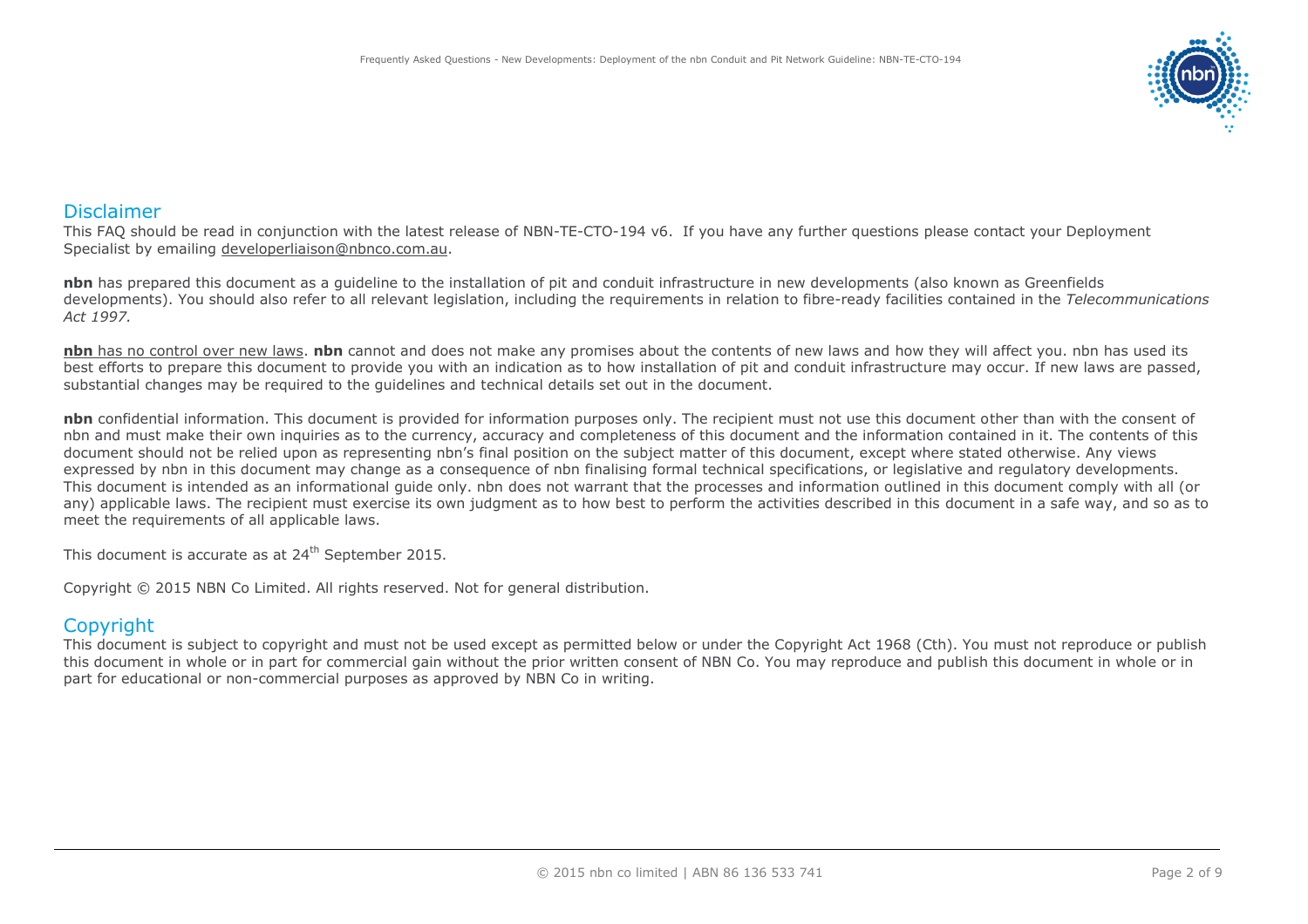

| n <sub>o</sub> | Question                                                                                                                                                             | <b>Section</b>                                          | <b>Answer</b>                                                                                                                                                                                                                                                                                                                                   |
|----------------|----------------------------------------------------------------------------------------------------------------------------------------------------------------------|---------------------------------------------------------|-------------------------------------------------------------------------------------------------------------------------------------------------------------------------------------------------------------------------------------------------------------------------------------------------------------------------------------------------|
|                | I am unable to find any reference to As-built standard<br>documentation is it available on the nbn website?                                                          | 3.2 Asset Identification                                | Please see section 3.2 New Development Pit &<br>Pipe Design Guidelines.                                                                                                                                                                                                                                                                         |
| 2              | What is <b>nbn's</b> position on trafficable lids?                                                                                                                   | 4.5.7 Super Lot Pit & Conduit<br>Internal Reticulation. | Pits in trafficable areas or proposed driveways<br>are not supported by nbn in new developments.<br>The guidelines can negate the need to install pits<br>in these locations.                                                                                                                                                                   |
| 3              | Can nbn pits be installed in service easements or are they<br>required to be installed on the customer boundary?<br>Refer Figure 6 in NBN-TE-CTO-194 v5.             | 4.7.3.3 Rear Loaded Deployment                          | nbn pits can be installed in a services easement<br>within common property. Pits are to be accessible<br>by nbn at all times and not installed behind<br>individual private fencing.                                                                                                                                                            |
|                | What provision would need to be made if a Super Lot<br>layout (lot boundaries, internal roads, etc.) is unknown at<br>the time of external road design/construction? | 4.7.4 Super Lot                                         | Internal roads for the Super Lot will not be<br>known at the construction of the development<br>(stage) as Super Lots are generally on-sold. P100<br>and pits would need to be installed where<br>external road reserve is available for all street<br>fronting sides of the super lot to accommodate<br>for the future development of the lot. |
| 6              | Is the Super Lot pit and conduit internal reticulation limited<br>by the service drop conduit P23 max 25m.                                                           | 4.7.5 Super Lot                                         | The P20 x 25m limit is for the service drop<br>conduit distance in the road reserve from the pit<br>to the closest boundary of the Lot.                                                                                                                                                                                                         |
|                | Super Lot Pit and Conduit Internal Reticulation: - Does<br>Figure 2 (below) comply if the P50 is not connected<br>through to Road A?                                 | 4.7.5 Super Lot                                         | The pit and pipe configuration in figure 2 is<br>acceptable for single side deployment that is<br>outlined in the section 4.7.2.1.                                                                                                                                                                                                              |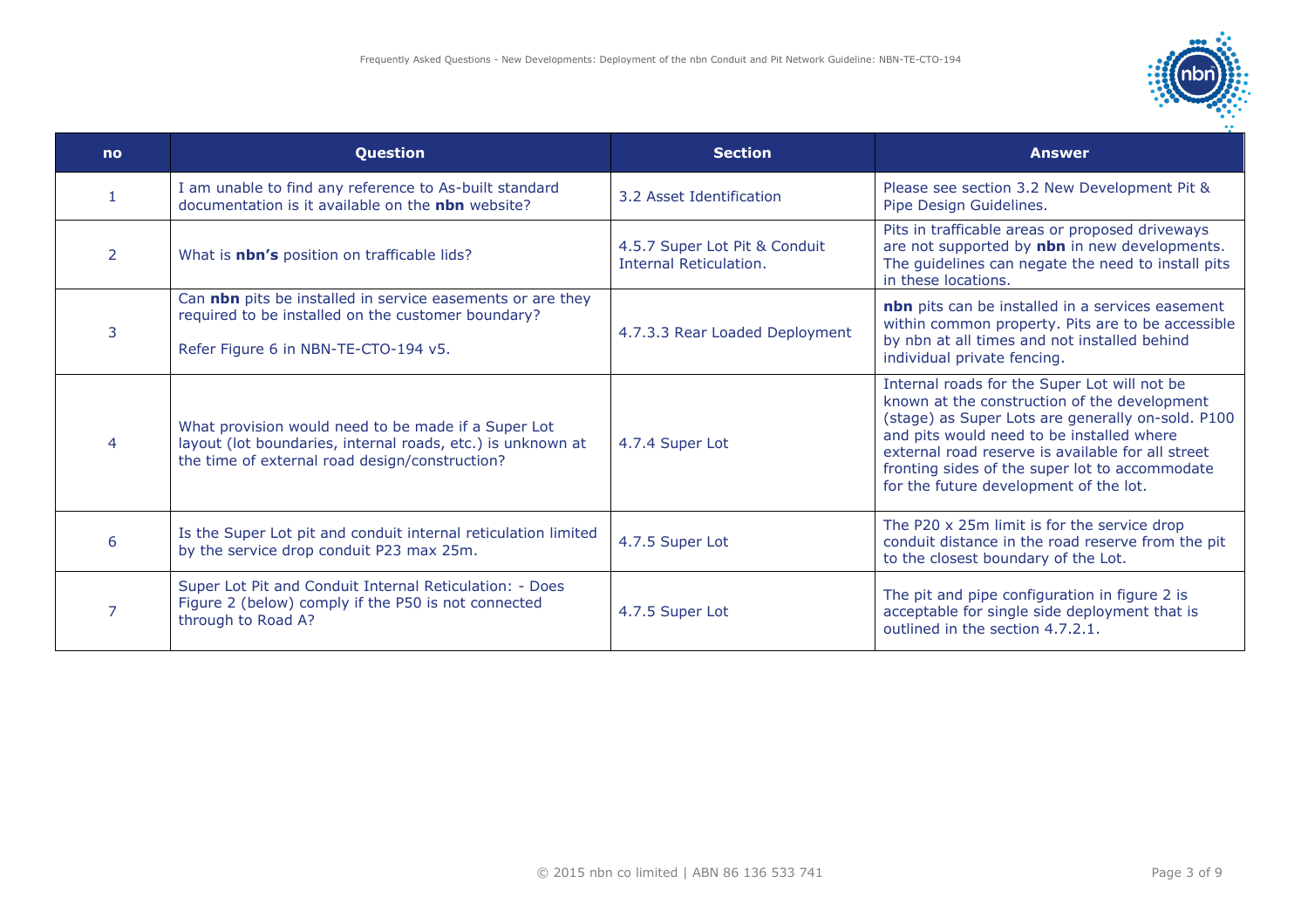

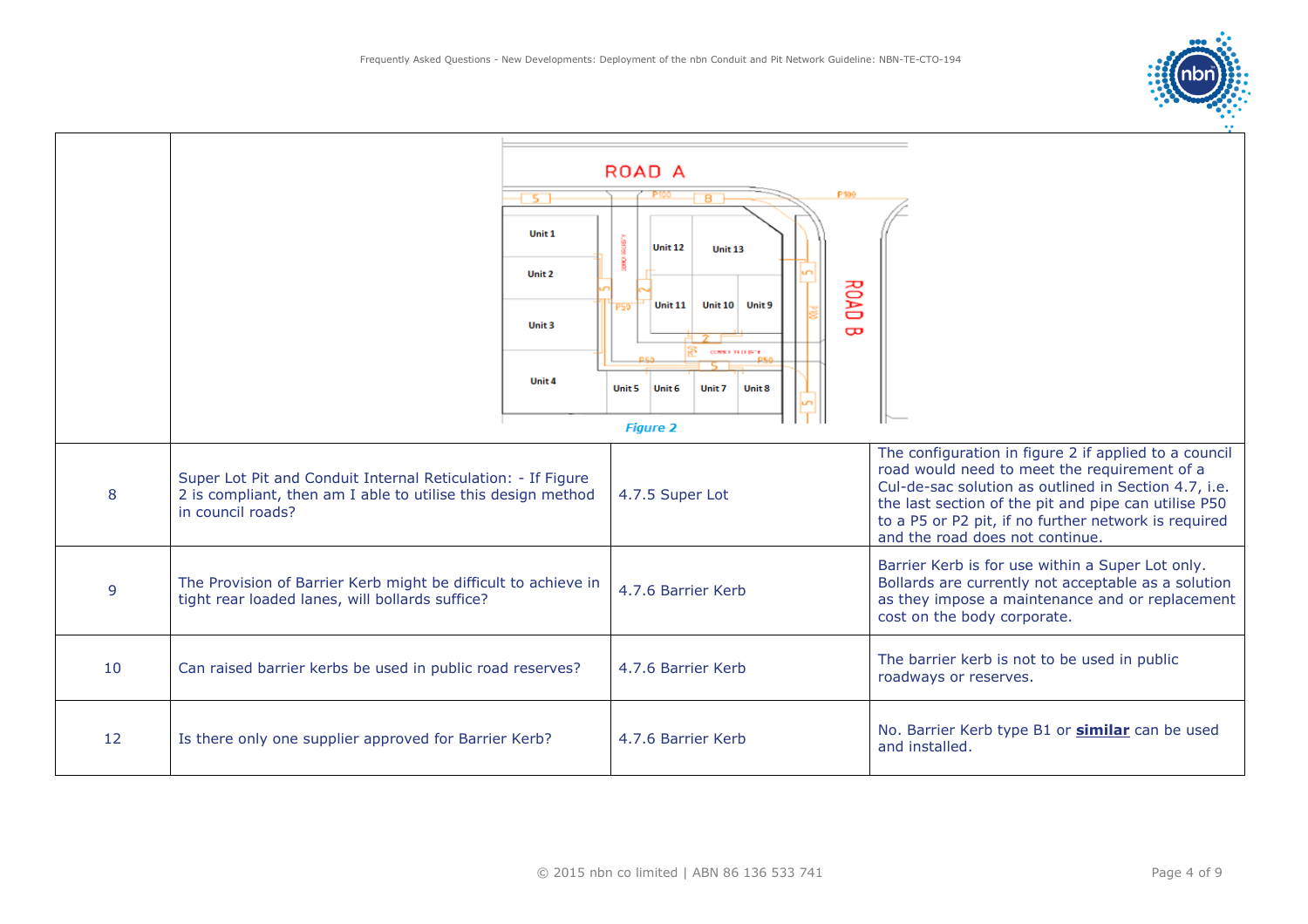

| 13 | In the document, a Super Lot situation Figure 7 shows<br>150mm behind the barrier kerb for a pit to be located.<br>Would the barrier kerb have to be hand formed?                                               | 4.7.6 Barrier Kerb            | In some cases the barrier kerb may need to be<br>hand formed, this would be due to the location of<br>the pit.<br>Please note: - Barrier kerb is not to be used in<br>public roadways or reserves.                                                                                                                                                                                                   |
|----|-----------------------------------------------------------------------------------------------------------------------------------------------------------------------------------------------------------------|-------------------------------|------------------------------------------------------------------------------------------------------------------------------------------------------------------------------------------------------------------------------------------------------------------------------------------------------------------------------------------------------------------------------------------------------|
| 14 | How many lots can be serviced from an FDH?                                                                                                                                                                      | 4.7.7 Fibre Distribution Hubs | Depending on the total volume of Lots within the<br>development For an above ground FDH nbn as a<br>minimum, may choose to service 172 Lots from a<br>single FDH.                                                                                                                                                                                                                                    |
| 15 | Will nbn provide a master plan of the development showing<br>the proposed FDH locations or will nbn review developer's<br>master plans showing FDH locations?                                                   | 4.7.7 Fibre Distribution Hubs | The express run for a development would be<br>installed in the main thoroughfare of the<br>development. The first and subsequent FDH's<br>would be serviced off or along the express run.<br>nbn planning will review the development master<br>plan, reflecting the proposed express conduit rout<br>including the stage/s requiring an FDH.                                                        |
| 16 | The FDH location of 15m and 20m from intersections may<br>impact the potential subdivision of a corner Lot/s, how can<br>this be avoided?                                                                       | 4.7.8 FDH Location            | In reference to the 15m from any road<br>intersection or roundabout and 20m from a<br>signalised intersection. This is a minimum<br>distance required for siting an FDH and is derived<br>from the Australian Road Rules and nbn's HS&E<br>responsibilities. Design consultants need to select<br>an appropriate location for the FDH it is not<br>mandatory to locate the FDH near a street corner. |
| 17 | 1) Should the FDH be located away from house frontages?<br>2) The installation of FDH's in the verge of a new urban<br>renewal project may impaction the services to allotments<br>and will govern verge works. | 4.7.8 FDH Location            | 1) The developers design consultant has the<br>ability to design the FDH to the most appropriate<br>location; Section 4.7.8.<br>2) nbn has the responsibility of installing the FDH<br>to its final location. nbn would utilise its carrier<br>powers where appropriate to achieve this.                                                                                                             |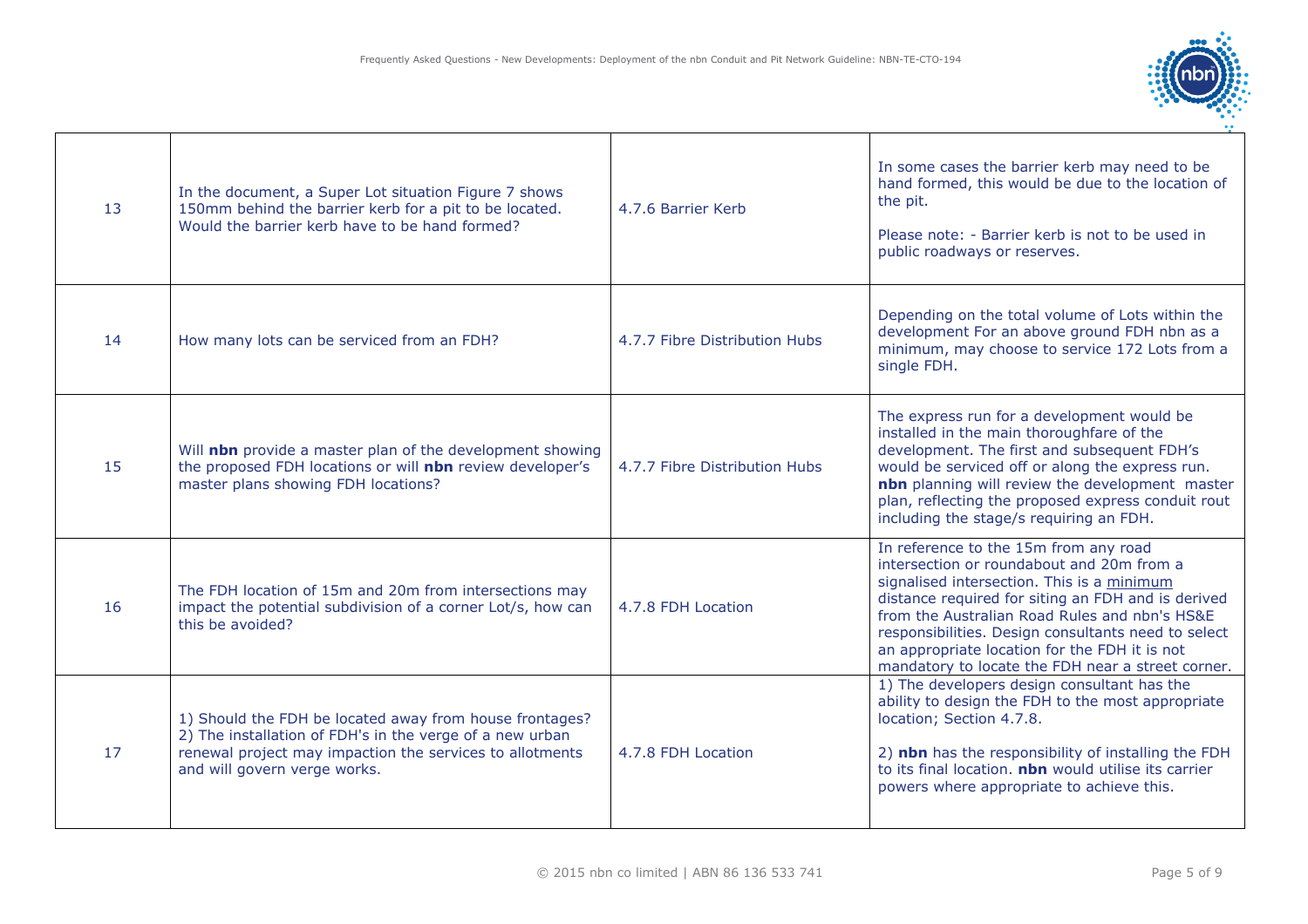

| 18 | How will the conduit bedding requirement be audited?                                      | 5.2.7 Conduit Installation        | In progress audits conducted by nbn deployment<br>specialists.                                                                                                                                                                                                                                                                                |
|----|-------------------------------------------------------------------------------------------|-----------------------------------|-----------------------------------------------------------------------------------------------------------------------------------------------------------------------------------------------------------------------------------------------------------------------------------------------------------------------------------------------|
| 20 | Could you define service drop conduit requirements for<br>industrial/commercial premises? | 5.2.8 Service Drop Conduits       | For small commercial premises i.e. small strip<br>shops, one P20 service drop conduit is required<br>per premises.                                                                                                                                                                                                                            |
|    |                                                                                           |                                   | For all other commercial/industrial premises, a<br>minimum P50 service drop conduit is required per<br>premises.                                                                                                                                                                                                                              |
|    |                                                                                           |                                   | For a vertical Multi Dwelling Unit (such as an<br>apartment building or office block) of up to 60<br>internal premises, a P50 service drop conduit is<br>required per premises.                                                                                                                                                               |
|    |                                                                                           |                                   | For a vertical MDU with more than 60 internal<br>premises, a P100 service drop conduit required.                                                                                                                                                                                                                                              |
| 21 | What type of draw rope and draw cord is required when<br>roping the conduits?             | 5.2.8 Service Drop Conduits       | The draw rope shall reflect: $-6 - 6.5$ mm rot proof<br>rope rated at a <i>minimum</i> 595kg break force or<br>equivalent.<br>A draw cord shall reflect: - 3mm rot proof cord<br>rated at a <i>minimum</i> 90kg break force or similar.<br>A draw cord is used in P20 service drop conduits.<br>A draw rope is used in P100 and P50 conduits. |
| 22 | Is labelling and stringing of the P20 starter pipe required?                              | 5.2.8.1 Service Drop Installation | The stringing and labelling (tagging) of the starter<br>conduit is required. The tag references the Lot<br>number and the offset location of the service drop<br>conduit inside the Lot from either the left or right<br>boundary.                                                                                                            |
| 23 | Is the small section of P50 under the retaining wall<br>optional?                         | 5.2.8.2 Retaining Walls           | The P50 is optional; it is used to protect a P20<br>installed under a footing or through the retaining<br>wall.                                                                                                                                                                                                                               |
| 24 | Can the P20 be installed under footings of retaining wall?                                | 5.2.8.2 Retaining Walls           | Yes, however the P20 could be susceptible to<br>damage. In the case of damage nbn is only<br>responsible for the service drop from the pit to the<br>property entry point boundary.                                                                                                                                                           |
| 25 | Can nbn provide a figure highlighting requirements for a<br>retaining wall?               | 5.2.8.2 Retaining Walls           | nbn has provided 3 options for retaining walls and<br>embankments in the update guidelines.                                                                                                                                                                                                                                                   |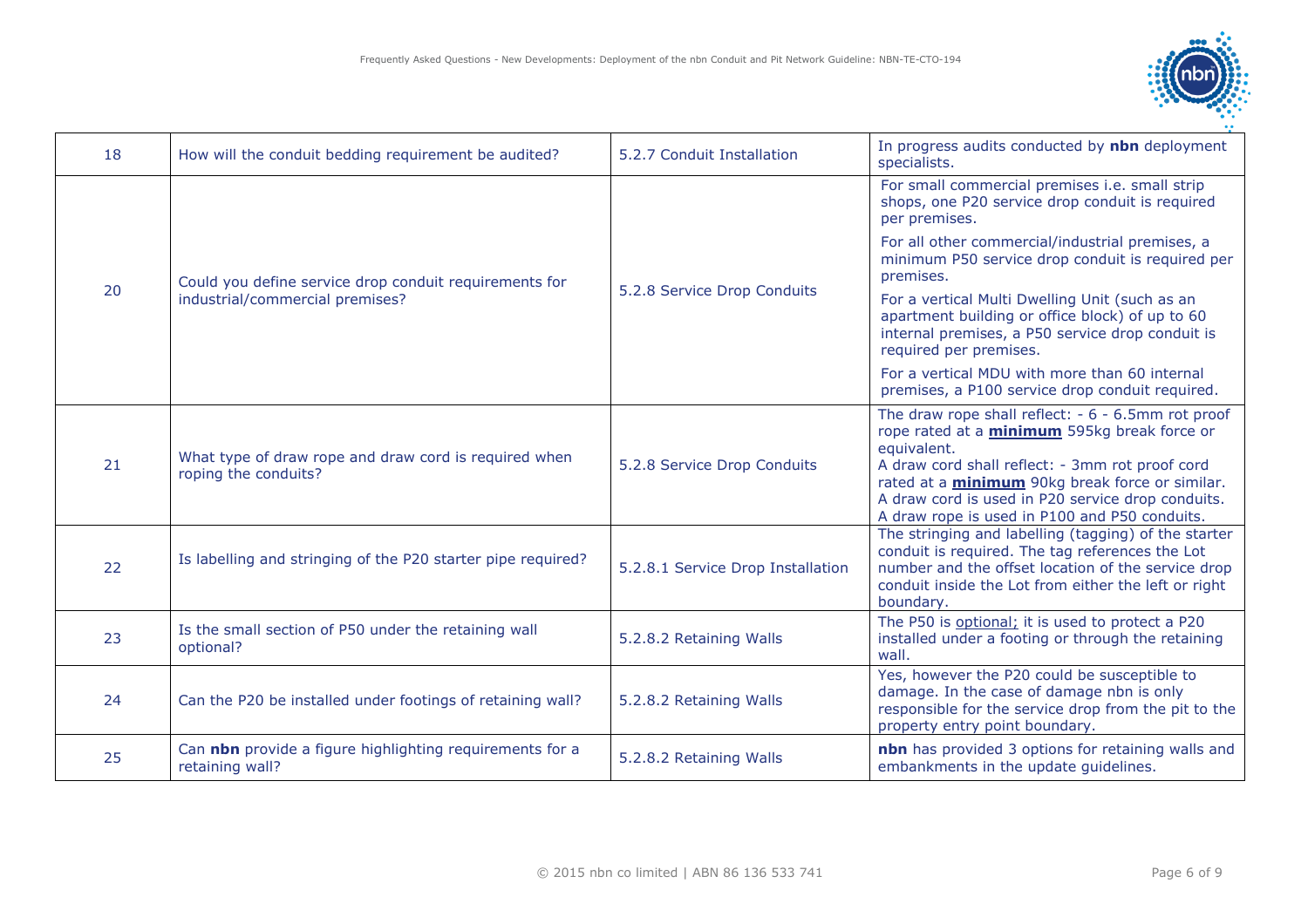

| 26 | In section 5.3.3.1 figure 13 of NBN-TE-CTO-194; the<br>example of the Pit alignments for road-crossings and street<br>corners. The diagram shows exclusion zones where pits are<br>not to be installed at the end of a "T" intersection. Pits<br>must be offset and installed outside of this zone with lead-<br>ins extended into the lots.<br>In some cases lead-in distance of up to 25m; by running<br>such long lead-ins into Lots is there potential that they<br>could be damaged by other utilities? | 5.3.3 Pit Installation | The 25m service drop conduit is an acceptable<br>distance. The depth of cover required for a 25m<br>service drop conduit shall be 450mm. Other<br>utilities crossing the comm's alignment must take<br>due care in installing their equipment. The reason<br>for the exclusion zone is based on the HS&E and<br>the Australian Road Rules for the parking of<br>vehicles and access to nbn™ network.                                                                                                                                             |
|----|--------------------------------------------------------------------------------------------------------------------------------------------------------------------------------------------------------------------------------------------------------------------------------------------------------------------------------------------------------------------------------------------------------------------------------------------------------------------------------------------------------------|------------------------|--------------------------------------------------------------------------------------------------------------------------------------------------------------------------------------------------------------------------------------------------------------------------------------------------------------------------------------------------------------------------------------------------------------------------------------------------------------------------------------------------------------------------------------------------|
| 27 | The offset requirement for a pit from a property boundary<br>is 350mm; this will create significant restrictions, in<br>particular with Body Corporate developments?                                                                                                                                                                                                                                                                                                                                         | 5.3.3.1 Location       | The reference states where practical and is in<br>relation to pits located in the road-reserve, the<br>longest side of the pit is to be offset 350mm from<br>the street facing property boundary.<br>This is dependent on the width of the road-<br>reserve and the telecommunications alignment.<br>Having a pit installed at the property boundary<br>would impact the end user installing fence post/s<br>or footings; it will also impact any future<br>maintenance of the pit by nbn. Potential<br>undermining of fence post/s or footings. |
| 28 | The guidelines state that a Pit shall be installed 6.5m from<br>the conduit change of direction. Does a developer have a<br>choice?                                                                                                                                                                                                                                                                                                                                                                          | 5.3.3.1 Location       | The Statement reflects within 6.5m from change<br>in direction.<br>Please see figure 3 below in this document<br>reflecting the conduit road-crossing change in<br>direction.                                                                                                                                                                                                                                                                                                                                                                    |
| 29 | In section 5.3.3.1 sub section "(b) bends around a street<br>corner then pit(s) should be installed not less than 3m and<br>no further than 15m, along the alignment, from the corner<br>of the adjacent property - refer to Figure 13." could this be<br>shown in a diagram?                                                                                                                                                                                                                                | 5.3.3.1 Location       | Yes please see figure 3 below.<br>The minimum is 3m and the maximum is 15m,<br>the location is correct. The 3m too 15m location<br>also applies to the distribution and local network<br>conduit continuing in a straight line on the same<br>side of the road.                                                                                                                                                                                                                                                                                  |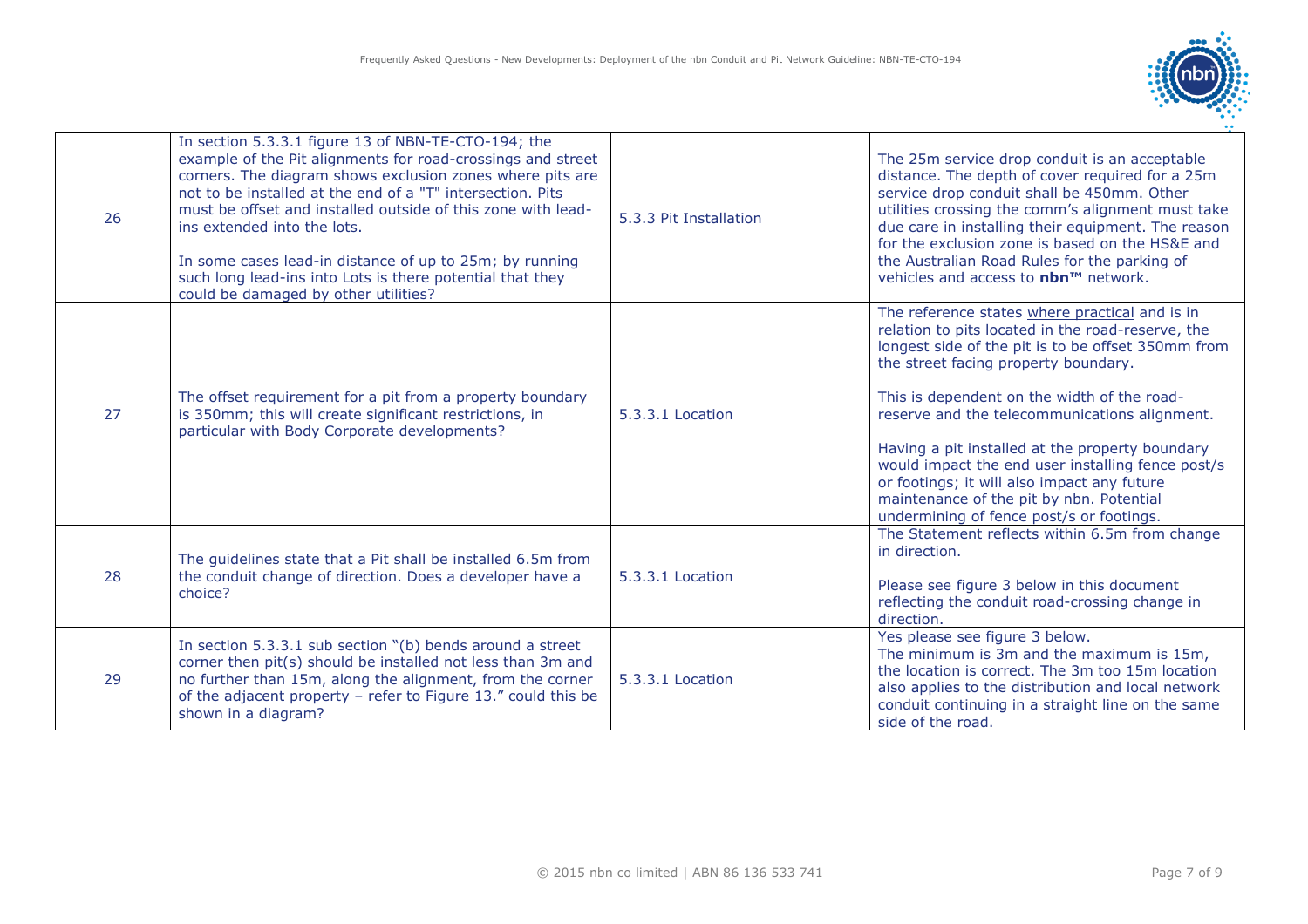